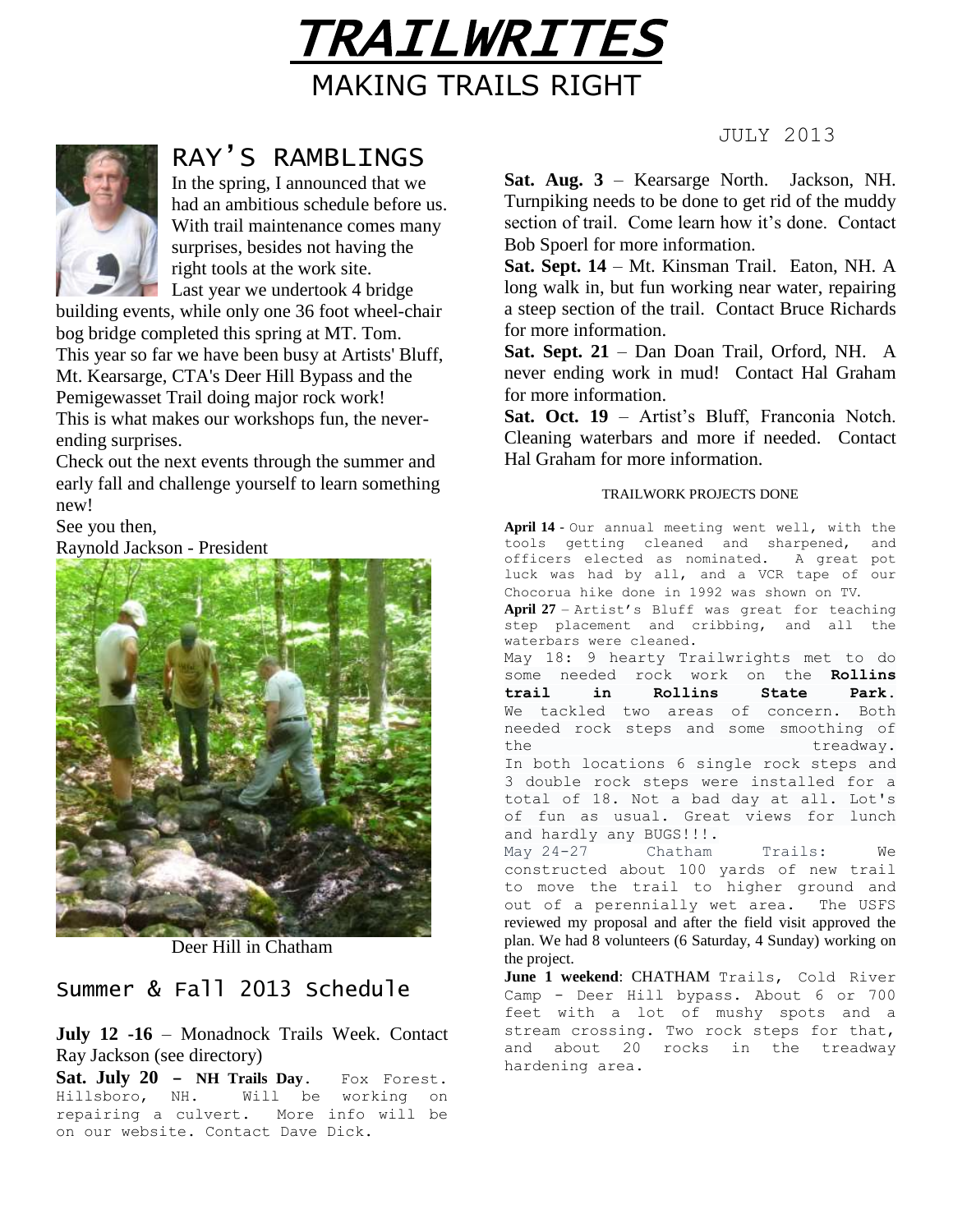#### Rollins Tr.Before:



#### Before:



#### After:



After:



## Welcome new members Susan Johnston, Oxnard, CA Michael Dunn, Nashua, NH

**Don't forget to stop at The Old Man viewing and find our 12x12 paver.**

## Trailwrights Directory

[www.Trailwrights.org](http://www.trailwrights.org/) [Trailwrights@pobox.com](mailto:Trailwrights@pobox.com)<br>President: Ray Jackson 978-597-8813 raytrails@gmail.co Vice President: Bob Spoerl 603-437-0541 rspoerl@nhvt.net<br>Secretary: Peggy Graham 603-286-3506 halpeg76@metroc Secretary: Peggy Graham 603-286-3506 halpeg76@metrocast.net<br>Treasurer: Ralph Potter 603-228-2366 sandyjs1@comcast.net Treasurer: Ralph Potter 603-228-2366 sandyjs1@comcast.net<br>Director: Hal Graham 603-286-3506 halpeg76@metrocast.ne Director: Rick Blanchette 603-878-1464 rickblanchette@yahoo.com Director: Bruce Richards 603-623-1397 brucedottie125@gmail.com Hiking :Dan Blanchette 603-226-0762 knapsac@aol.com Trail/Toolmaster: Dave Dick 603-464-4628 ddick1@comcast.net Webmaster: Rick Blanchette 603-878-1464 rickblanchette@yahoo.com

# 978-597-8813 raytrails@gmail.com 603-286-3506 halpeg76@metrocast.net